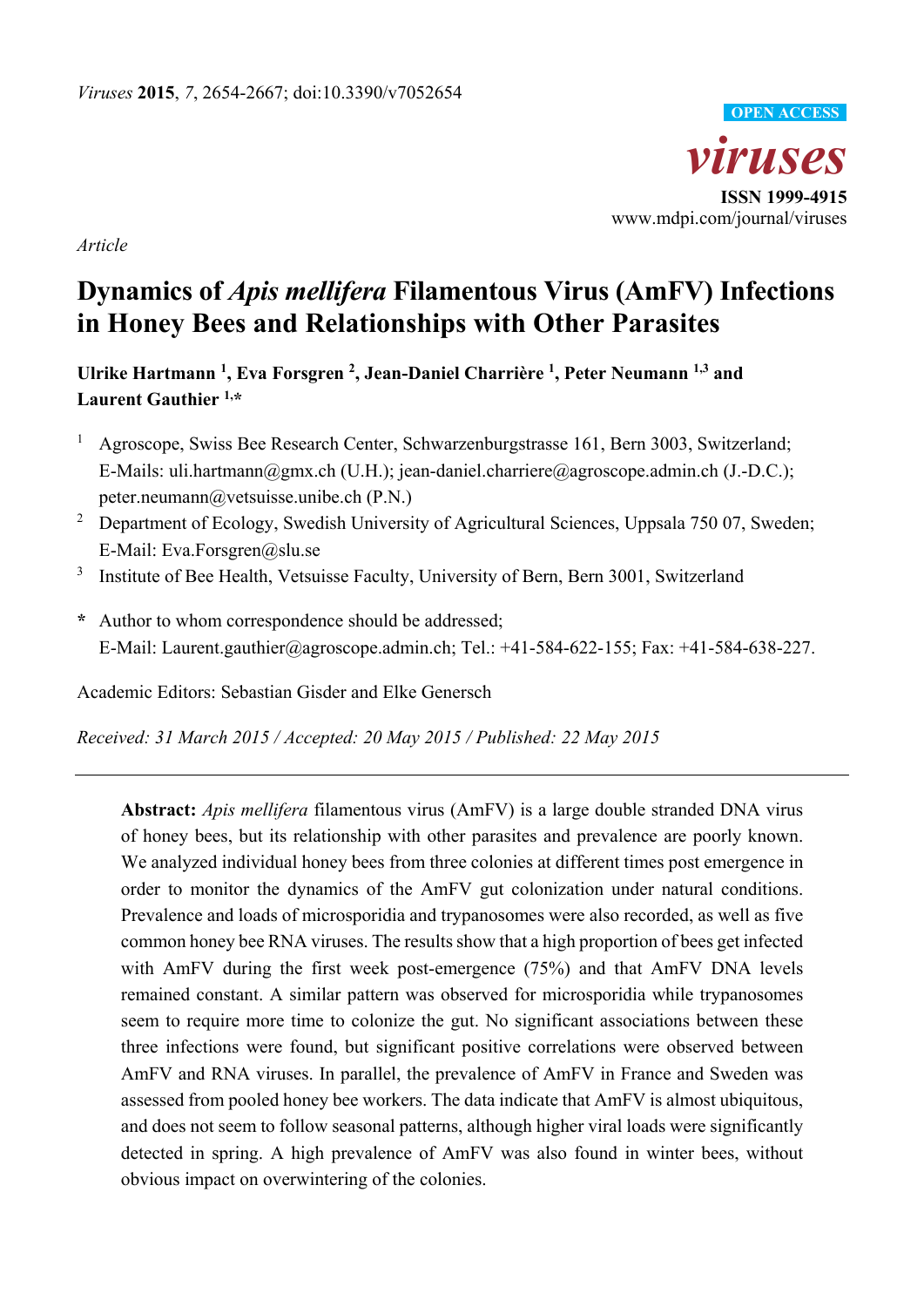**Keywords:** *Apis mellifera*; filamentous virus; microsporidia; trypanosome; RNA viruses

#### **1. Introduction**

Besides their economic importance as major crop pollinators, honey bees are tight members of natural ecosystems in which they play fundamental roles [1]. However, because they overlap with human activities, pollinators are currently threatened by either/or biotic and abiotic factors [2–4]. In particular, they have to suffer the introduction of invasive species resulting from commercial exchanges, such as *Varroa destructor* [5] or *Aethina thumida* [6], alongside the extensive use of agrochemicals [7]. In parallel, plant biodiversity has been considerably reduced in many areas resulting in temporary limitations in food resources. All these factors may concur to weaken the bee colony immune defense and to enhance the development and spread of opportunistic infections [8–13].

The relationships between microorganisms within the bee colony are tightly balanced by their environment and some of these may become pathogenic for honey bees under stressing conditions or when triggering factors are present, leading ultimately to the production of clinical signs at the colony level. This has been demonstrated for some facultative pathogens such as *Serratia sp*. which can be involved in septicemia in insects [14] and for some honey bee viruses which normally produce covert infections, but can become acute infections when colonies are highly infested by the mite *V. destructor* [15]. Most of the viruses identified in honey bees to date are small RNA viruses and only a single DNA virus, the *A. mellifera* filamentous virus (AmFV), has been described [16] and sequenced [17]. The viral double stranded DNA genome is encapsidated in a long nucleocapsid of  $3000 \times 40$  nm length and coiled within a membrane [18,19]. A first molecular diagnosis of AmFV virus has shown that it is prevalent in honey bee colonies and presumably transmitted both horizontally by food exchanges and vertically from the queen to worker progeny [17]. The virus has also been detected in solitary bee species suggesting that AmFV has a large host spectrum [20]. Acute infections of honey bees by AmFV lead to the lysis of bee tissues such as fat body, resulting in the presence of characteristic signs in which the worker hemolymph appear milky-white; these infected bees are often found crawling at the hive entrance [21]. However, symptoms linked to AmFV acute infections are rare and have barely been associated with colony losses in the past [16,18], despite the presence of putative functions involved in virulence in the AmFV genome [17]. Therefore, in light of the current and repeated colony losses reported by beekeepers, it is still questionable whether AmFV could be pathogenic, especially in the context of multi-infections with other parasites such as the microsporidia *Nosema apis* and *Nosema ceranae* [22,23], the trypanosomes *Crithidia mellificae* and *Lotmaria passim* [24,25] or RNA viruses [15]. Indeed it has been previously suggested that AmFV replication could be associated with Black queen cell virus (BQCV) and with *N. apis* infections [26,27]. BQCV is a very common RNA virus which produces covert infections in honey bees [28]. *N. apis* was for a long time the only species known from western honey bees [29] but nowadays this parasite seems more scarcely detected in certain areas and replaced by another species, *N. ceranae*, which is highly prevalent in Europe and in the USA [22,30,31]. Although *N. apis* occasionally produce acute infections in the gut leading to diarrhea [27], no clear clinical signs have yet been associated with *N. ceranae* in natural conditions [32]. However, part of the current literature considers this species as a devastating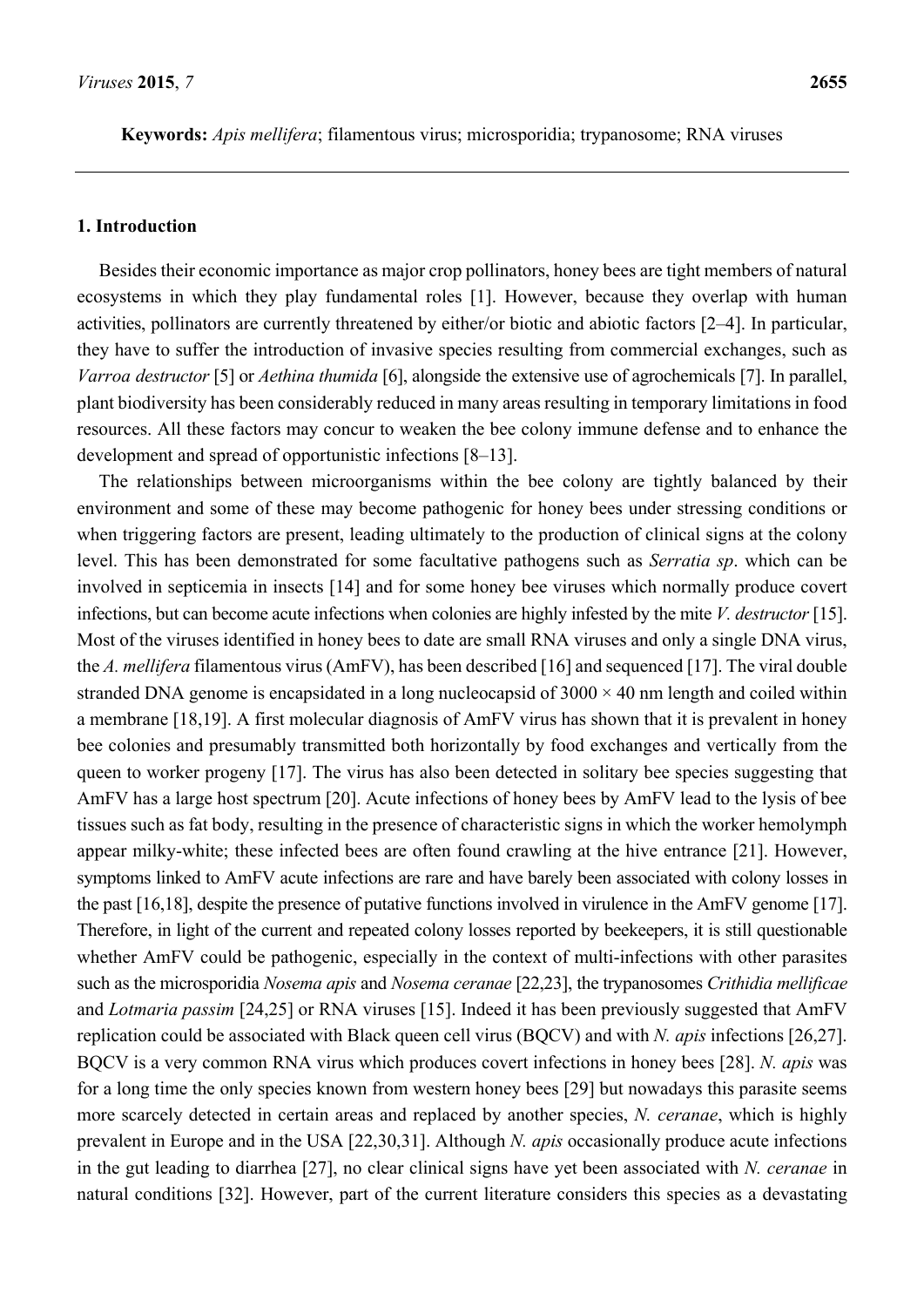pathogen that might be involved in the CCD (Colony Collapse Disorder) syndrome in the USA [33,34]. In contrast, no clear connections between *N. ceranae* infections and colony death could be established in Europe [34–36], with the exception of Spain [37].

Regarding the environmental changes during the last two decades, in particular following the global spread of *V. destructor* and the identification of *N. ceranae* in large areas, we aimed at defining the relationship between AmFV and several other common honey bee parasites under natural conditions. This study also includes the flagellates *C. mellificae* and *L. passim* which have recently been characterized on a molecular level and seem to be ubiquitous in US apiaries [25,38]. As the bee midgut is an initial target for most of the bee parasites [39], we first attempted to monitor the kinetics of gut invasion by these parasites in individual bees.

#### **2. Materials and Methods**

#### *2.1. Honey Bee Samples*

In July 2010, sealed worker brood combs were collected from three healthy colonies (A, B and C) located in Bern (Switzerland) and placed overnight in an incubator at 34.5 °C. Emerging workers were marked on the thorax and returned to their original hive. Age cohorts of eight workers were collected in each colony one, two and three weeks after emergence and the guts were immediately removed by carefully pulling the last segment of the abdomen using a sterile forceps. Guts collected from bees at emergence were used as controls. For winter bee analyses, eight adult workers were collected from each of these three colonies in January 2011. These three colonies overwintered successfully and were still healthy in spring 2011.

Adult bee samples collected in 2002 from 50 colonies in France (5 apiaries, 10 colonies in each) [40] were used for assessing the prevalence of AmFV at the colony level. Additionally, a set of DNA samples previously extracted from pooled bees and originating from 86 colonies (37 apiaries) in Sweden were used because of the presence of *N. apis* in these samples. The Swedish samples were collected in 2009 and part of a survey published in 2013 [41].

#### *2.2. DNA Extraction and PCR Analysis*

The bee digestive tract was homogenized in 250  $\mu$ L of a denaturing Buffer (Buffer T1, Nucleospin Tissue® kit, Macherey-Nagel) using a 5 mm metal bead and the Tissue Lyzer® homogenizer (Qiagen) for 30 s, at maximal frequency. Fifty microliters of the resulting homogenate was used for DNA extraction, using the NucleoSpin<sup>®</sup> Tissue kit (Macherey Nagel) following the manufacturer's recommendations. The DNA was quantified by spectrophotometry (Nanodrop<sup>®</sup>) after elution in 100 µL of water and used for PCR analysis. The DNA extraction step was ascertained by detecting the actin gene in the samples using the qPCR technique described below. In parallel, crude extracts of bees collected in 2002 from 50 colonies and kept at −20 °C were used for PCR detection of parasites following the protocol described above. Additionally, a set of DNA samples previously extracted from pooled bees and originating from 86 colonies in Sweden were used because of the presence of *N. apis* in these samples.

Qualitative PCR analyses for AmFV, *N. ceranae*, *N. apis* and *C. mellificae/L. passim* were performed in a 50 µL final volume using the Goldstar® DNA Polymerase (Eurogentec). A list of primers is presented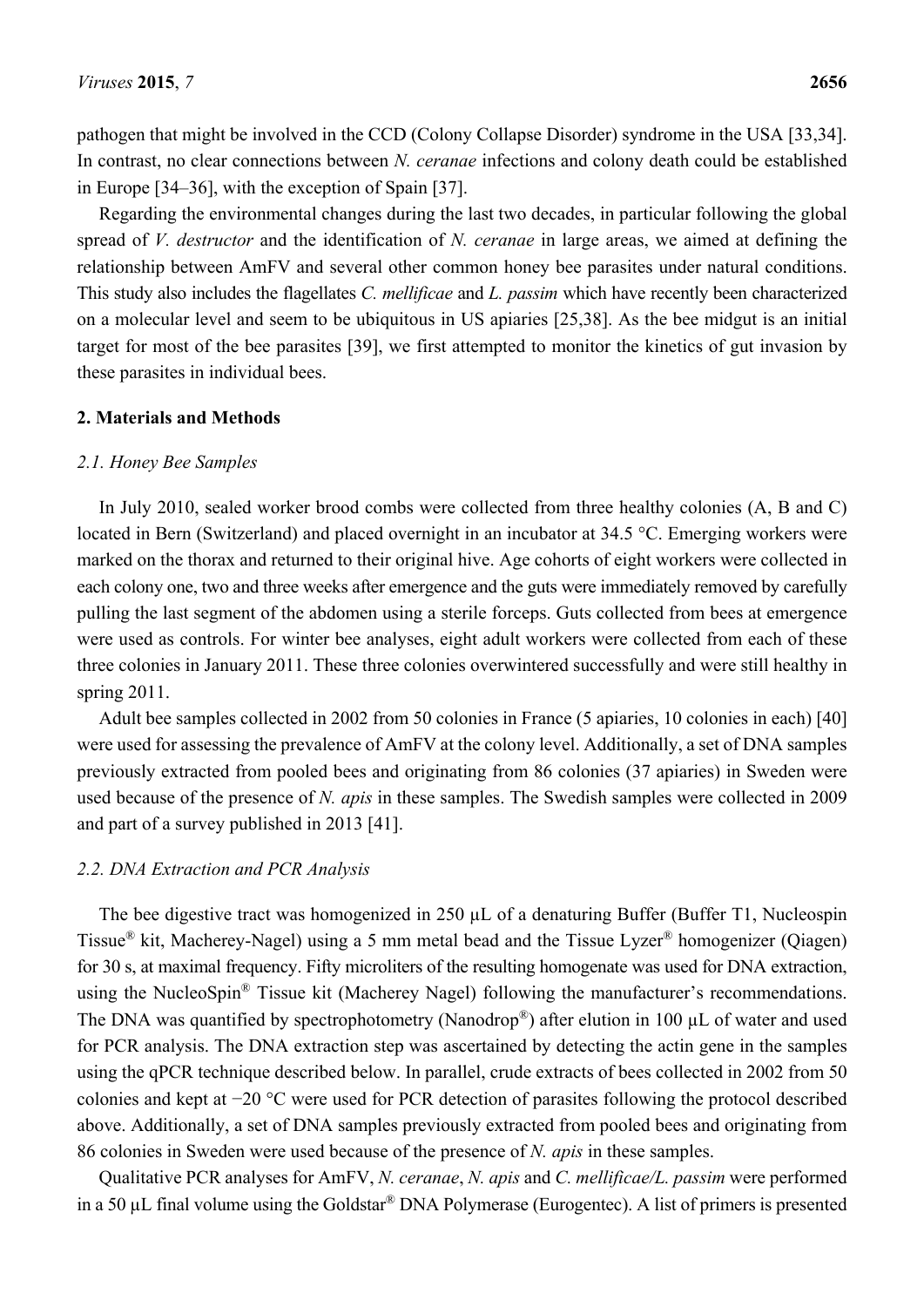in supplementary files (Supplement Table S1). PCR conditions were as follows: 2 min at 94 °C and 30 cycles of 30 sec at 94 °C, 30 sec at 56 °C and 30, 45 or 60 sec at 72 °C for *N. ceranae* and *N. apis*, AmFV, *C. mellificae/L. passim*, respectively, followed by a final elongation step of 7 min at 72 °C.

Quantitative PCR analyses were performed using the SYBR® Green I Mastermix kit (Eurogentec) in 12 µL final volume and using a RotorGene-3000A (Corbett Research). PCR conditions were 50 °C for 2 min, 95 °C for 10 min and 40 cycles at 95 °C for 15 sec and 60 °C for 1 min. Each sample was analyzed in duplicate and positive and non-template controls were included in each run. For AmFV quantification, primers were designed from a baculovirus-like sequence encompassing a putative BroN domain in the AmFV genome [17] using the Primer Express<sup>®</sup> software (Applied Biosystems). Primers are presented in supplementary files (Supplement Table S1), together with qPCR performance indicators. The qPCR data were converted to the initial amount of each target in the reaction  $(N_0)$  using the LinReg software [42]. The AmFV titers were deduced from N<sub>0</sub> values calculated from standard curves made of serial dilutions of known amounts of the amplicons. Quantitative PCR for *N. ceranae* was performed following a published protocol [43]. Data were normalized according to the *A. mellifera* β-actin reference gene [44] and are presented as equivalent AmFV genome copies.

#### *2.3. Statistical Analyses*

Statistics were performed with the programs Systat® and R. Since the data failed tests for normality, the following tests were used: Chi<sup>2</sup>-test, Mann-Whitney U test, Kruskal-Wallis test, binary logistic regression, general linear model, robust linear model and Spearman rank correlation.

#### **3. Results**

#### *3.1. Kinetics of Honey Bee Gut Colonization by Parasites*

Honey bee workers were collected at one week intervals from three healthy colonies and DNA was separately extracted from guts and bodies prior to PCR analysis. As shown in Table 1, no AmFV, *N. ceranae*, *N. apis* and *C. mellificae/L. passim* were detected in guts collected from emerging bees. These pathogens were also not detected in the rest of the body of emerging workers (Table 2). Conversely, a majority of older workers were found infected with AmFV, *N. ceranae* and *C. mellificae/L. passim*. AmFV was detected in 75%, 65% and 63% of the guts, and in 100%, 79%, 87% of the bodies, in the 1st, 2nd and 3rd week after emergence, respectively (Tables 1 and 2). The virus was also detected in gut and bodies of winter bees (96% and 71%, respectively). In the guts, the prevalence for *N. ceranae* increased from 17% in the 1st week to 30% in the second week and to 71% in the 3rd week post emergence (Table 1). In the bodies, *N. ceranae* prevalence was higher (75%, 37% and 100% in the 1st, 2nd and 3rd week post emergence, respectively) (Table 2). The percentage of winter bees infected with this microsporidia was 83% in guts and 87% in bodies. No *C. mellificae/L. passim* were detected in the first week after emergence while 30% and 42% of the guts were found infected in the 2nd and 3rd week, respectively. In the bodies, 12%, 33% and 58% were found positive for trypanosome in the 1st, 2nd and 3rd week post emergence, respectively. In winter bees, a higher prevalence for *C. mellificae/L. passim* was recorded in guts than in bodies (54% and 17%, respectively). No *N. apis* was detected in any of these samples. AmFV loads in these bees were estimated by quantitative PCR and showed no significant differences according to the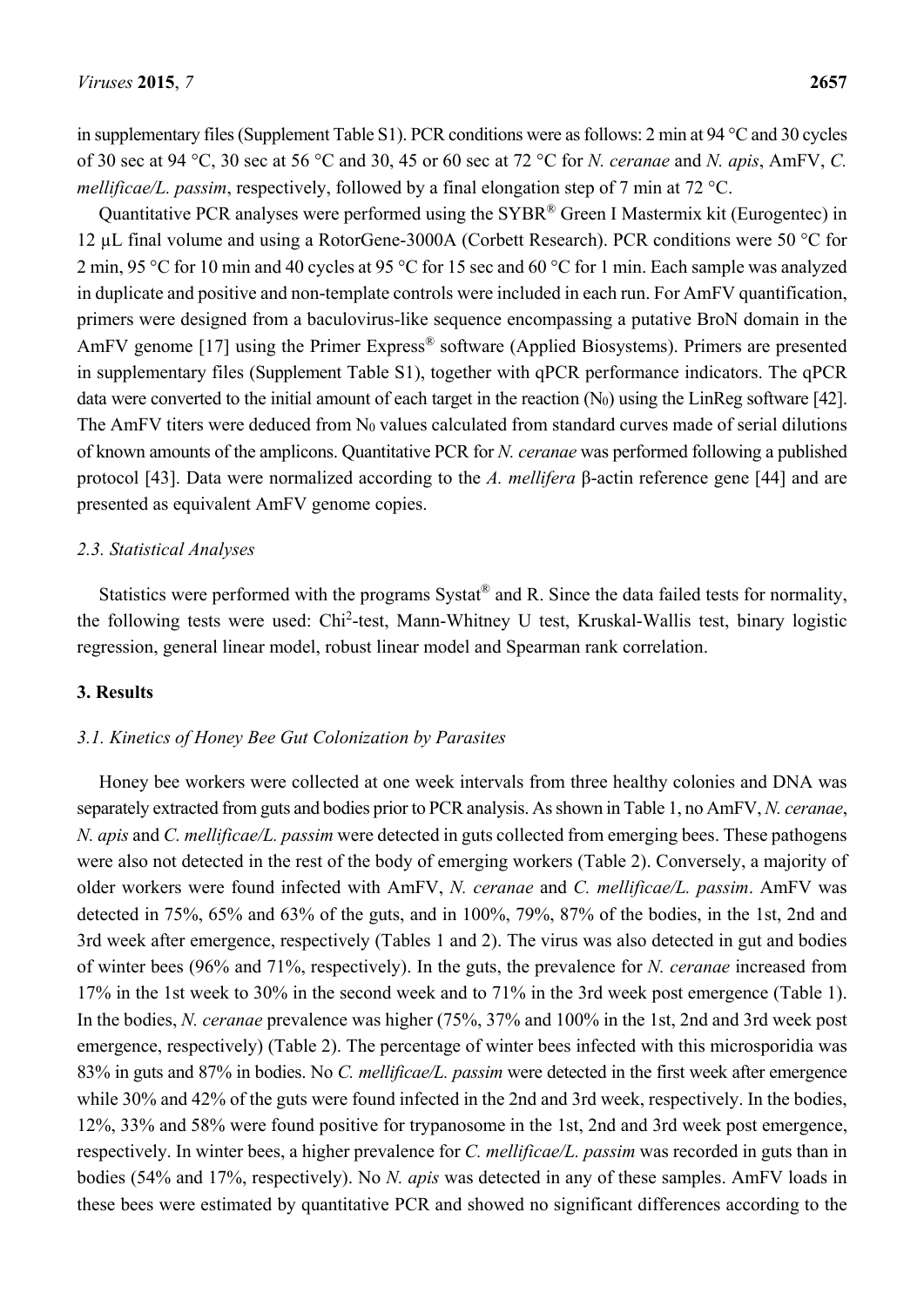#### *Viruses* **2015**, *7* **2658**

date post emergence ( $p > 0.05$ ). AmFV loads were estimated around  $1 \times 10^5$  equivalent genome copies per honey bee gut in average.

**Table 1.** Detection of *Apis mellifera* Filamentous virus (AmFV), *Nosema ceranae* and *C. mellificae/L. passim* from individual bees at 0, 1, 2 or 3 weeks after emergence (weeks p.e.) and in winter bees (WB)  $(n = 24$  workers from 3 colonies).  $\pm$ : Percentage of PCR positive intestines. *n*: Samples not analyzed due to failed DNA extraction.

| <b>GUTS</b>         |                  |                   | AmFV              |              |           |                  |                   | <b>Trypanosomes</b> |                   |                   |                  |                  |                   |                   |                  |
|---------------------|------------------|-------------------|-------------------|--------------|-----------|------------------|-------------------|---------------------|-------------------|-------------------|------------------|------------------|-------------------|-------------------|------------------|
| Weeks p.e.          | $\boldsymbol{0}$ | $\mathbf{1}$      | $\overline{2}$    | $\mathbf{3}$ | <b>WB</b> | $\bf{0}$         | $\mathbf{1}$      | $\mathbf{2}$        | $\mathbf{3}$      | <b>WB</b>         | $\bf{0}$         | $\mathbf{1}$     | $\mathbf{2}$      | $\mathbf{3}$      | <b>WB</b>        |
| Colony A            |                  | $\qquad \qquad +$ |                   | $\ddot{}$    | $^{+}$    |                  |                   |                     | $\qquad \qquad +$ | $\qquad \qquad +$ |                  |                  |                   |                   |                  |
|                     |                  | $\boldsymbol{+}$  |                   | $+$          | $^{+}$    |                  |                   |                     |                   |                   |                  |                  |                   |                   |                  |
|                     |                  | $\! + \!$         | $\boldsymbol{n}$  | $^{+}$       | $^{+}$    |                  |                   | $\boldsymbol{n}$    |                   |                   |                  |                  | $\boldsymbol{n}$  |                   |                  |
|                     |                  |                   |                   |              |           |                  |                   | $\boldsymbol{+}$    | $\! + \!$         | $+$               |                  |                  |                   |                   |                  |
|                     |                  | $\! + \!$         | $^{+}$            | $^{+}$       | $^{+}$    |                  | $^{+}$            |                     | $\! + \!$         |                   |                  |                  | $\qquad \qquad +$ | $^{+}$            |                  |
|                     |                  | $\! + \!$         |                   | $^{+}$       | $^{+}$    |                  |                   |                     |                   |                   |                  |                  |                   | $^{+}$            | $\boldsymbol{+}$ |
|                     |                  |                   |                   |              | $^{+}$    |                  |                   |                     |                   | $\qquad \qquad +$ |                  |                  |                   | $\ddot{}$         |                  |
|                     |                  | $\! + \!$         | $\qquad \qquad +$ | $^{+}$       |           |                  |                   |                     |                   | $\! + \!$         |                  |                  |                   |                   | $+$              |
| Colony B            |                  | $\ddot{}$         |                   |              | $^{+}$    |                  |                   |                     | $\! + \!$         |                   |                  |                  | $^{+}$            | $\qquad \qquad +$ |                  |
|                     |                  |                   |                   |              | $^{+}$    |                  |                   | $\! + \!$           |                   |                   |                  |                  |                   |                   |                  |
|                     |                  | $^{+}$            |                   |              |           |                  | $^{+}$            |                     |                   | $\! + \!$         |                  |                  |                   |                   | $\boldsymbol{+}$ |
|                     |                  | $\! + \!$         |                   |              | $^{+}$    |                  | $\qquad \qquad +$ |                     | $\! + \!$         |                   |                  |                  |                   | $\boldsymbol{+}$  |                  |
|                     |                  |                   | $\qquad \qquad +$ |              |           |                  |                   |                     | $\! + \!$         |                   |                  |                  |                   | $\! + \!$         | $^{+}$           |
|                     |                  | $\! + \!$         |                   | $^{+}$       | $^{+}$    |                  |                   |                     | $\! + \!$         |                   |                  |                  |                   |                   |                  |
|                     |                  |                   |                   |              |           |                  |                   |                     |                   |                   |                  |                  |                   |                   |                  |
|                     |                  | $^{+}$            |                   |              | $^{+}$    |                  |                   |                     |                   |                   |                  |                  |                   | $^{+}$            | $\! + \!$        |
|                     |                  |                   |                   |              |           |                  |                   |                     | $\! + \!$         |                   |                  |                  | $\! + \!$         |                   |                  |
| Colony <sub>C</sub> |                  | $\! + \!$         |                   |              | $^{+}$    |                  |                   |                     |                   |                   |                  |                  |                   |                   | $^{+}$           |
|                     |                  |                   | $^{+}$            |              |           |                  |                   |                     |                   |                   |                  |                  |                   |                   |                  |
|                     |                  |                   |                   |              | $^{+}$    |                  |                   | $^{+}$              | $\! + \!$         | $\! + \!$         |                  |                  | $\ddot{}$         | $\qquad \qquad +$ |                  |
|                     |                  | $^{+}$            |                   | $^{+}$       | $+$       |                  |                   |                     |                   | $\! + \!$         |                  |                  |                   |                   | $^{+}$           |
|                     |                  | $\boldsymbol{+}$  | $+$               |              |           |                  |                   |                     | $^{+}$            |                   |                  |                  |                   |                   | $^{+}$           |
|                     |                  |                   | $\! + \!$         | $^{+}$       | $^{+}$    |                  |                   |                     | $\! + \!$         | $\! + \!$         |                  |                  |                   |                   | $^{+}$           |
|                     |                  | $^{+}$            |                   |              | $^{+}$    |                  |                   |                     |                   |                   |                  |                  |                   |                   | $+$              |
| pos. (%)            | $\boldsymbol{0}$ | 75                | 65                | 63           | 96        | $\boldsymbol{0}$ | 17                | 30                  | 71                | 83                | $\boldsymbol{0}$ | $\boldsymbol{0}$ | $30\,$            | 42                | 54               |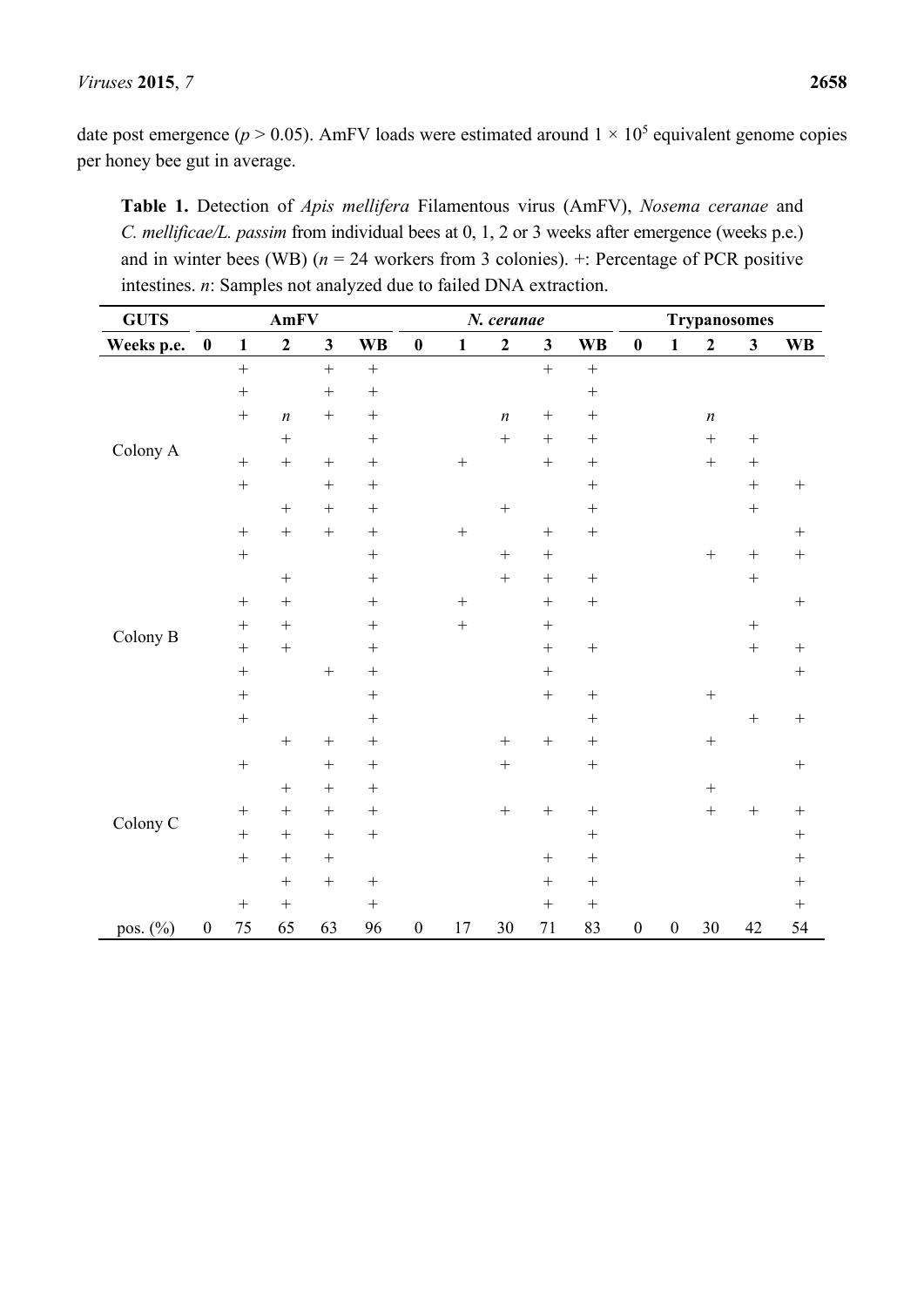**Table 2.** Detection of *Apis mellifera* Filamentous virus (AmFV), *Nosema ceranae* and *C. mellificae/L. passim* in bodies (after gut removal) from individual bees at 0, 1, 2 or 3 weeks after emergence (weeks p.e.) and in winter bees (WB) (*n* = 24 workers from 3 colonies). +: Percentage of PCR positive bodies.

| <b>BODIES</b>       | AmFV             |                   |                |                   |                  |                  |                  | N. ceranae        |                   |           | <b>Trypanosomes</b> |                   |                  |              |                  |  |
|---------------------|------------------|-------------------|----------------|-------------------|------------------|------------------|------------------|-------------------|-------------------|-----------|---------------------|-------------------|------------------|--------------|------------------|--|
| Weeks p.e.          | $\pmb{0}$        | $\mathbf{1}$      | $\overline{2}$ | $\mathbf{3}$      | <b>WB</b>        | $\boldsymbol{0}$ | $\mathbf{1}$     | $\boldsymbol{2}$  | $\mathbf{3}$      | <b>WB</b> | $\pmb{0}$           | $\mathbf{1}$      | $\boldsymbol{2}$ | $\mathbf{3}$ | <b>WB</b>        |  |
| Colony A            |                  | $\qquad \qquad +$ |                |                   |                  |                  |                  |                   | $\ddot{}$         | $^{+}$    |                     |                   | $\ddot{}$        |              |                  |  |
|                     |                  |                   |                | $\boldsymbol{+}$  | $\boldsymbol{+}$ |                  | $\! + \!$        |                   | $\qquad \qquad +$ |           |                     |                   |                  |              |                  |  |
|                     |                  | $^{+}$            |                | $\qquad \qquad +$ |                  |                  |                  | $^{+}$            |                   | $^{+}$    |                     |                   |                  |              |                  |  |
|                     |                  |                   |                |                   |                  |                  |                  | $\qquad \qquad +$ |                   | $+$       |                     |                   | $\! + \!$        |              |                  |  |
|                     |                  | $\! + \!$         | $^{+}$         | $\boldsymbol{+}$  |                  |                  |                  | $\qquad \qquad +$ | $^{+}$            |           |                     |                   | $\! + \!$        |              |                  |  |
|                     |                  |                   |                |                   |                  |                  |                  |                   | $\qquad \qquad +$ | $^{+}$    |                     | $\qquad \qquad +$ |                  |              |                  |  |
|                     |                  | $^{+}$            | $^{+}$         |                   |                  |                  |                  |                   |                   | $^{+}$    |                     |                   |                  | $\! + \!$    |                  |  |
|                     |                  | $^{+}$            | $\! + \!$      | $\boldsymbol{+}$  |                  |                  |                  |                   | $^{+}$            | $^{+}$    |                     |                   |                  | $\! + \!$    |                  |  |
| Colony B            |                  | $+$               |                | $\! + \!$         | $^{+}$           |                  |                  |                   |                   | $^{+}$    |                     |                   | $\! + \!$        |              |                  |  |
|                     |                  | $+$               |                |                   | $^{+}$           |                  | $\boldsymbol{+}$ | $^{+}$            |                   |           |                     |                   | $+$              | $\! + \!$    |                  |  |
|                     |                  | $^{+}$            | $^{+}$         | $\! + \!$         | $^{+}$           |                  |                  |                   | $^{+}$            | $^{+}$    |                     |                   |                  |              |                  |  |
|                     |                  |                   | $^{+}$         |                   |                  |                  | $^{+}$           |                   | $\qquad \qquad +$ | $^{+}$    |                     |                   |                  |              |                  |  |
|                     |                  | $+$               | $^{+}$         |                   |                  |                  | $\boldsymbol{+}$ |                   |                   |           |                     |                   |                  |              |                  |  |
|                     |                  | $^{+}$            |                |                   |                  |                  | $^{+}$           |                   | $+$               | $^{+}$    |                     |                   |                  |              | $\boldsymbol{+}$ |  |
|                     |                  | $^{+}$            | $\! + \!$      | $\! + \!$         | $^{+}$           |                  | $\! + \!$        |                   | $+$               |           |                     |                   |                  | $\! + \!$    |                  |  |
|                     |                  |                   |                |                   |                  |                  | $^{+}$           |                   | $^{+}$            |           |                     |                   | $\ddot{}$        | $\! + \!$    | $\boldsymbol{+}$ |  |
| Colony <sub>C</sub> |                  | $^{+}$            | $^{+}$         | $^{+}$            | $^{+}$           |                  | $^{+}$           |                   |                   |           |                     |                   |                  |              |                  |  |
|                     |                  | $^{+}$            | $^{+}$         |                   | $^{+}$           |                  | $\boldsymbol{+}$ |                   | $^{+}$            |           |                     |                   |                  | $\! + \!$    |                  |  |
|                     |                  | $^{+}$            | $^{+}$         | $\! + \!$         |                  |                  | $\! + \!$        | $\boldsymbol{+}$  | $^{+}$            | $^{+}$    |                     |                   |                  | $\! + \!$    |                  |  |
|                     |                  |                   | $^{+}$         | $\! + \!$         | $^{+}$           |                  | $\! + \!$        |                   | $^{+}$            | $^{+}$    |                     | $\boldsymbol{+}$  |                  | $\! + \!$    | $\! + \!$        |  |
|                     |                  | $+$               | $+$            |                   |                  |                  | $\boldsymbol{+}$ |                   |                   |           |                     |                   |                  |              |                  |  |
|                     |                  |                   | $^{+}$         | $\boldsymbol{+}$  |                  |                  | $\! + \!$        |                   | $^{+}$            | $^{+}$    |                     |                   |                  |              |                  |  |
|                     |                  | $^{+}$            | $^{+}$         |                   |                  |                  | $\boldsymbol{+}$ |                   | $\boldsymbol{+}$  | $+$       |                     |                   |                  |              |                  |  |
|                     |                  | $+$               | $^{+}$         | $+$               |                  |                  |                  |                   | $\boldsymbol{+}$  |           |                     |                   |                  | $\! + \!$    |                  |  |
| pos. (%)            | $\boldsymbol{0}$ | 100               | 79             | 87                | 71               | $\boldsymbol{0}$ | 75               | 37                | 100               | 87        | $\boldsymbol{0}$    | 12                | 33               | 58           | 17               |  |

In the guts, PCR analysis showed that colony B was significantly less infected by AmFV than colony C (binary logistic regression: *p* < 0.01). No differences were observed between A and B or A *versus* C colonies respectively (*p* > 0.05). Similarly, no correlation was detected between AmFV and *C. mellificae/ L. passim* or *N. ceranae* prevalence (*p* > 0.05). However, quantitative AmFV analysis showed differences between colonies. Colony A had significantly higher AmFV loads compared to colony B (general linear model: Tukey's-Honestly-significant-difference test *p* < 0.01). No differences were detected between colony A and C or C and B (*p* > 0.05). Likewise, this model showed no association between AmFV loads and variables such as time after emergence, *C. mellificae/L. passim* or *N. ceranae* loads (*p* > 0.05). In winter bees, no significant associations were detected neither between AmFV and *N. ceranae* nor *C. mellificae/L. passim* prevalence (binary logistic regression *p* > 0.05). Data showed that *C. mellificae/ L. passim* positive samples have significantly higher *N. ceranae* loads (General linear model; *p* < 0.05), but no significant connections between *N. ceranae* loads and variables such as weeks after emergence,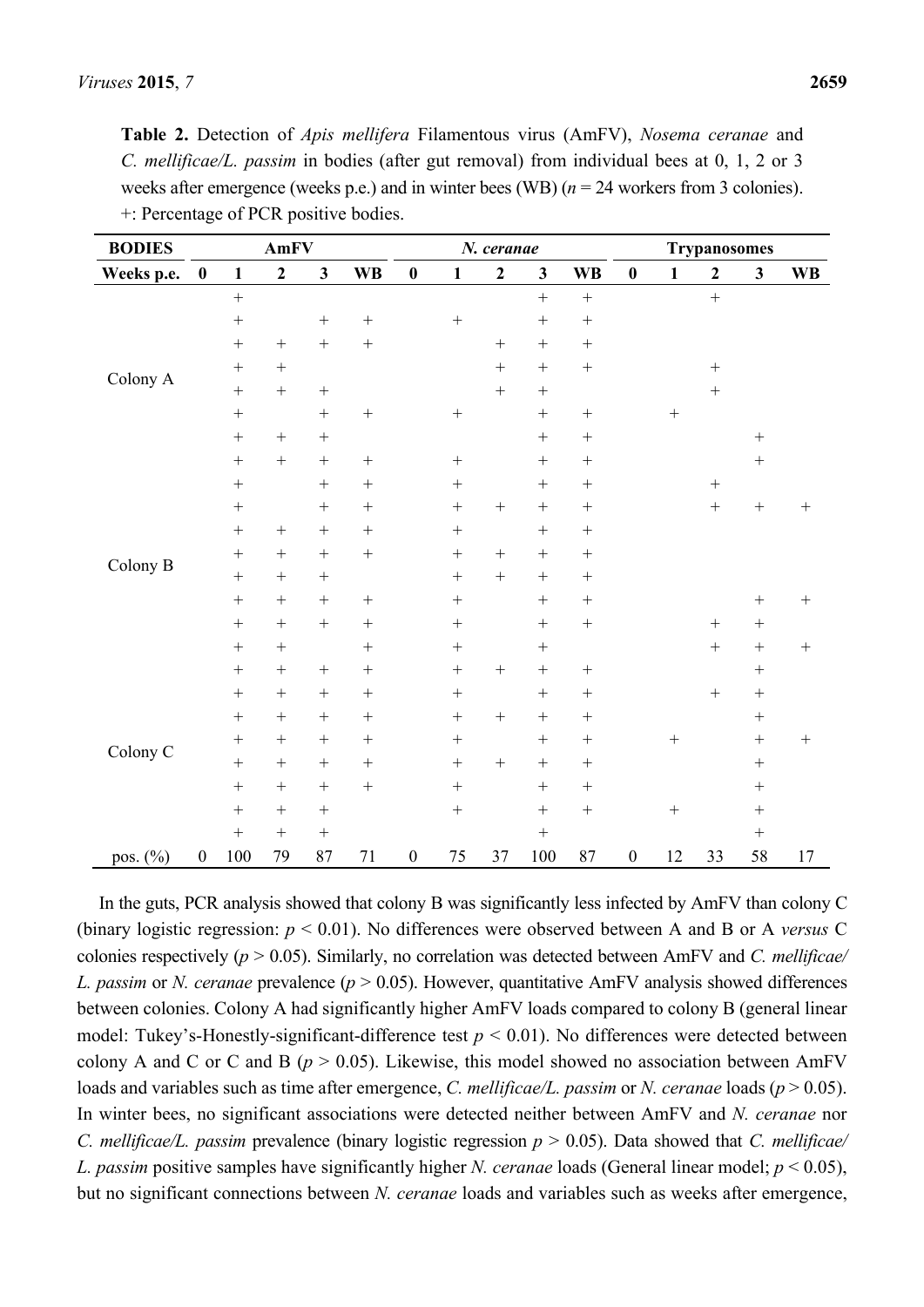colony and AmFV were detected  $(p > 0.05)$ . A binary logistic regression showed no significant associations between *C. mellificae/L. passim* and variables such as colony, AmFV and *N. ceranae* loads (*p* > 0.05).

#### *3.2. Relationships between AmFV and Honey Bee Parasites at the Colony Level*

A set of pooled adult bee samples (100 workers) collected from 50 healthy honey bee colonies were used to estimate potential associations between AmFV and five common honey bee RNA viruses, namely Deformed wing virus (DWV), Sacbrood virus (SBV), Black queen cell virus (BQCV), Acute bee paralysis virus (ABPV) and Chronic bee paralysis virus (CBPV). These colonies were part of a large survey performed in France from pooled bee samples collected in 2002 from 36 apiaries in which virus loads were quantified using qPCR [45]. In these colonies, AmFV was detected in comparable percentages in spring (48%), summer (36%) and autumn (43%). *C. mellificae/L. passim* was detected in spring (56%), in summer (70%) and in autumn (63%). *N. ceranae* occurred in spring (44%), in summer (42%) and in autumn (49%) (see supplementary file Table S2). *N. apis* was only detected in spring in two colonies in the same apiary. No seasonal variation in AmFV prevalence was observed (Chi<sup>2</sup>-test,  $p > 0.05$ , Goodman-Kruskal's Gamma  $G = 0.09$ ). However AmFV loads were significantly higher in spring than in autumn (Kruskal-Wallis test:  $p < 0.05$ , H = 7.69 and Conover-Inman-test  $p < 0.01$ ). No significant variations were detected between the other seasons (spring and summer: *p* > 0.05 and summer and fall: *p* > 0.05). A significant positive relationship was detected between prevalence of AmFV and *C. mellificae* in these colonies (binary logistic regression: *p* < 0.05), but AmFV loads were significantly higher in *C. mellificae* negative samples (robust linear model,  $p < 0.05$ ). No relationships could be observed between AmFV and *N. ceranae* prevalence.

In spring and summer, significant positive correlations between AmFV loads and DWV (Spearman rank correlation: Spring:  $p < 0.001$ ,  $r = 0.45$ ; summer:  $p < 0.001$ ,  $r = 0.49$ ), SBV (spring:  $p < 0.0001$ ,  $r = 0.53$ ; summer:  $p < 0.05$ ,  $r = 0.35$ ) and BQCV (spring:  $p < 0.05$ ,  $r = 0.30$ ; summer:  $p < 0.01$ ,  $r = 0.34$ ) loads were detected (Supplement Figure S1). No significant correlations were observed either in spring or in summer between AmFV loads and CBPV/ABPV  $(p > 0.05)$  loads. In autumn, only BQCV loads  $(p < 0.05)$ , r = 0.37) were significantly positively correlated with AmFV loads (*p* > 0.05). In this survey, *N. ceranae* positive colonies had significantly higher SBV loads (*p* < 0.0001). A model (binary logistic regression) showed no significant association between *N. ceranae* prevalence and variables such as season, *C. mellificae*  detection or AmFV, DWV, ABPV and BOCV viral loads ( $p > 0.05$ ).

Because *N. apis* was not detected in the Swiss and French colonies, the potential relationship between AmFV and *N. apis* was assessed using samples previously collected in Sweden (*n* = 86 colonies) [41]. The prevalence of AmFV was 53% in these colonies and all were positive for *N. apis* only, or infected with both *N. apis* and *N. ceranae*. The proportion of *N. apis* infected colonies was not significantly linked to AmFV infection (Mann-Whitney-U-test:  $n = 74$ , U = 3.13,  $p > 0.05$ ) (Figure 1).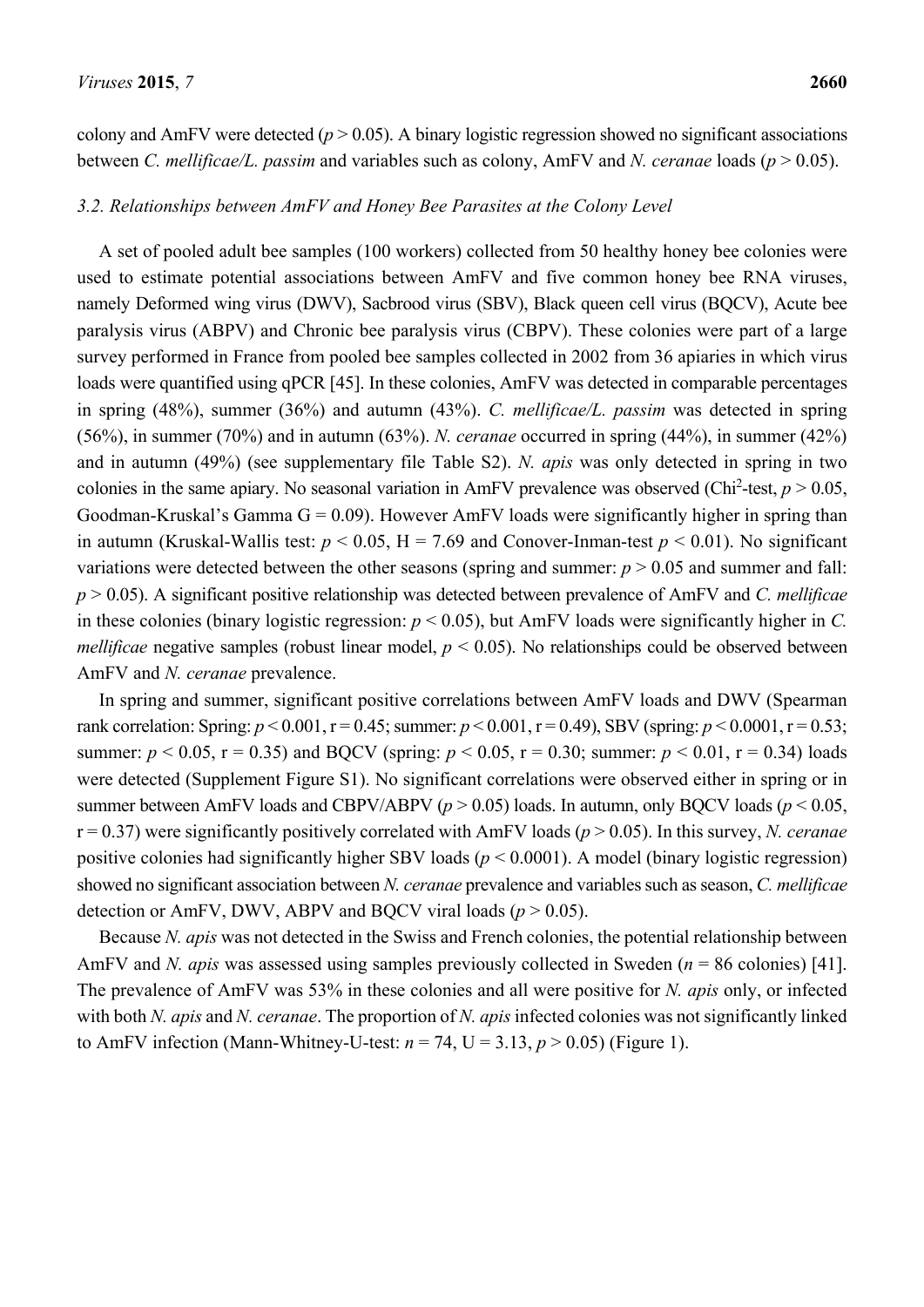

**Figure 1.** Proportion of *Nosema apis* positive colonies in *Apis mellifera* Filamentous virus (AmFV) positive and negative samples. Data were recorded from Swedish colonies (*n* = 86). No significant differences were detected.

#### **4. Discussion**

#### *AmFV Distribution in Honey Bee Colonies*

Previous data suggest that AmFV can be transmitted both horizontally and vertically [17]. The data presented here further show that AmFV can be highly prevalent among honey bee workers and that emerging bees get progressively infected during the first week of contact with their nest mates. During the first week post emergence the gut is also colonized by diverse symbionts, which will play a role in food digestion during the whole adult life [46,47]. The high number of AmFV positives bodies detected after one week post emergence was unexpected according that infections commonly initiate in the gut, and suggest a rapid dissemination of the virus in the hemocoel through the intestinal epithelium. However more data are needed to clearly understand the AmFV infectious process. During the following weeks, AmFV loads remained constant at moderate levels, thereby suggesting a chronic infection with low replication of the virus in the bee tissues once established. However our data cannot ascertain the replication of AmFV in the bee tissues, as high loads of the virus can also be detected in honey and pollen [17].

The seasonal prevalence of AmFV was investigated from pooled adult bee samples obtained from 50 healthy colonies from five apiaries, that were part of a larger survey of 36 apiaries located throughout France, sampled in spring, summer and autumn of 2002 [40,45]. Although all samples were found positive for AmFV, loads were significantly higher in spring, which is in line with previous observations using transmission electron microscopy for diagnosis [26]. The data therefore do not support an influence of *V. destructor* on AmFV prevalence and loads in honey bee colonies, since mite infestation rates are lower in spring than in summer and fall in Europe [5].

A synthesis of all data recorded from healthy and productive colonies, suggest that AmFV is not pathogenic for honey bees at the colony level. Therefore, the huge replication of AmFV associated with production of milky hemolymph symptoms observed in rare cases [20] could presumably be linked with the presence of other triggering factor(s). Possible factors that can alter the balance between viruses and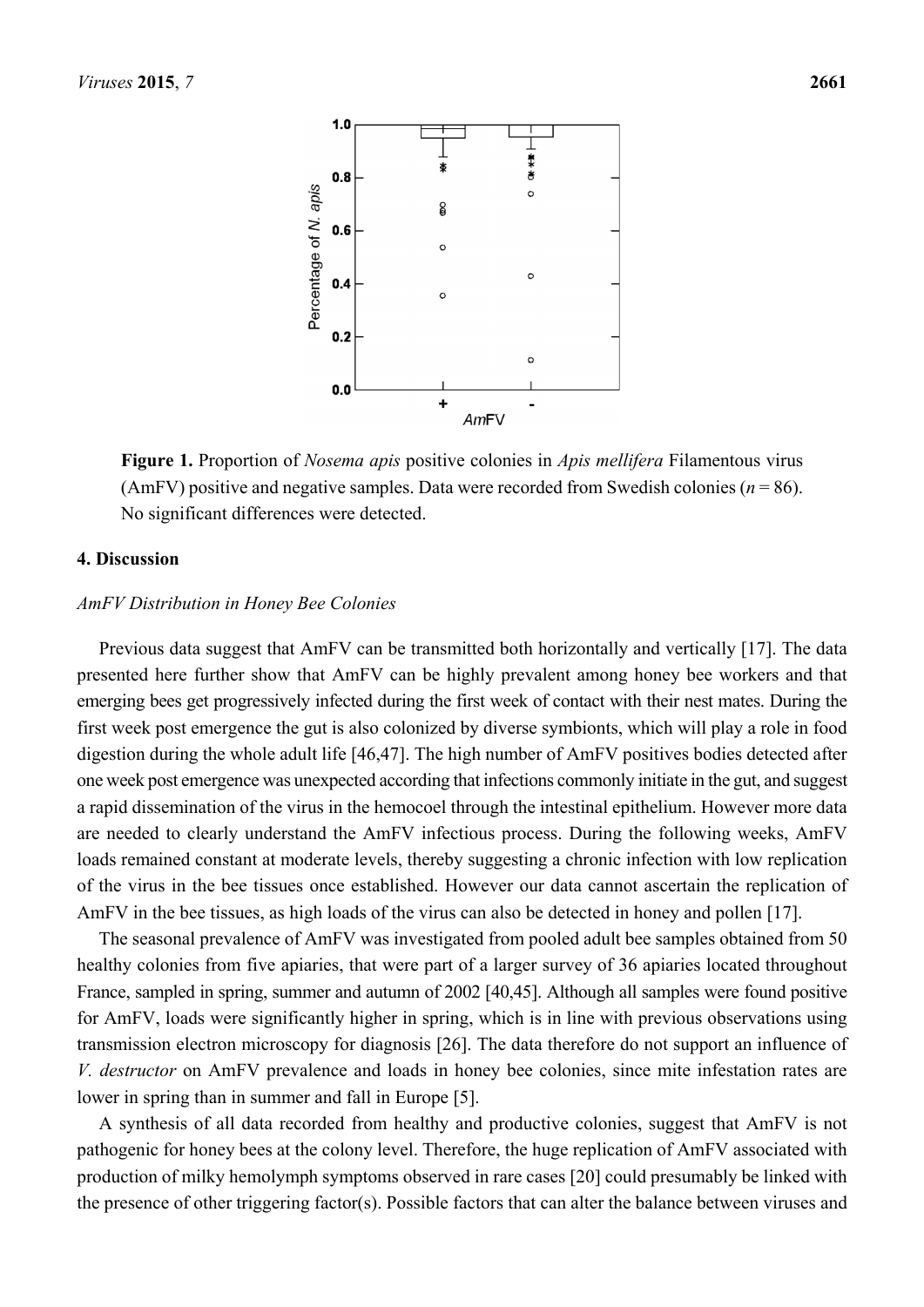their hosts are microorganisms such as microsporidia or trypanosomatids. One can speculate that such infections may act synergistically with viruses and produce symptoms leading to honey bee colony weakness or even to colony collapse [48]. Synergistic effects can occur, for example when the physical barriers of the honey bee gut, such as the peritrophic membrane or the basal lamina of intestinal cells, are ruptured by one parasite which may allow the passage of other parasites to secondary infections sites such as hemocytes or fat body cells. This is the reason why we monitored in parallel the common parasites *N. ceranae* and *C. mellificae/L. passim,* as well as five common honey bee RNA viruses*.*

*AmFV and Nosema spp*. The microsporidian *N. ceranae* is frequently cited in the literature to be involved in colony collapse, although recent data suggest that this link seems restricted to Spain [35–37,49]. In our assay conducted in Switzerland during summer, a high prevalence of *N. ceranae* was found among individual young workers confirming earlier findings [50]. This result is in agreement with the recent data from the USA [38] and Switzerland [49,50] showing a high prevalence as well as high loads of *N. ceranae* in bee samples during July and August. These values where much reduced during winter in the US survey. In contrast, our sampling showed a high proportion of *N. ceranae* positive winter bees. The discrepancies between data may result from the repeated treatments of US colonies with Fumagillin from August until October in this experiment. Fumagillin, an antibiotic prohibited in Europe, has however recently been shown to have no impact on colony overwintering in Canada [51] suggesting a low impact of these infections on honey bee health. Our data also indicate that *N. ceranae* do not impair colony overwintering in Switzerland. No relationship between the presence or the loads of *N. ceranae* and the detection of AmFV could be observed either from the study performed in Switzerland from individual bees collected in 3 colonies or from the survey performed in France on 50 colonies. Additionally, no relationship between AmFV and *N. apis* could be detected from the analysis of the 86 Swedish colonies [41]. The apparent lack of association between *N. apis* and AmFV contrasts with the results obtained previously in England [26] and deserve further investigations.

*AmFV and C. mellificae / L. passim*: Trypanosomes are widely distributed among insect orders [52] and honey bee microsporidia was described long ago [53] but only recently characterized on a molecular level [24,25]. Infections with *C. mellificae/ L. passim* seems to cause little or no harm [53], although *C. mellificae/L. passim* was found to correlate with honey bee colony mortality during winter [54]. Likewise *C. bombi*, a trypanosome occurring in the bumble bee *Bombus terrestris*, delays worker ovarian development and oviposition [55], and negatively impacts the development of workers [56]. It has been shown that *C. bombi* only infects older bumble bees [57]. In our study, we could also detect flagellates but only in individual bees collected at 2 and 3 weeks after emergence suggesting different colonization dynamics than *N. ceranae* or AmFV. In the US, a recent survey showed a large distribution of these parasites among honey bee colonies with a higher incidence in January and a positive association with *N. ceranae* infections [38]. Our data confirmed that *C. mellificae*/*L. passim* positive guts of individual bees have significantly higher *N. ceranae* loads. In contrast, at the colony level, our data showed that trypanosome negative samples had significantly higher AmFV titers, reflecting a potential negative relationship between these two parasites.

*AmFV and other viruses*: Positive correlations were detected in spring and summer between AmFV and DWV, SBV and BOCV, despite the fact that these three RNA viruses display different biological patterns [45]. DWV is strongly associated with the development of *V. destructor* colony infestations [15] and is consequently much more prevalent in summer and fall while SBV infections peak mostly in spring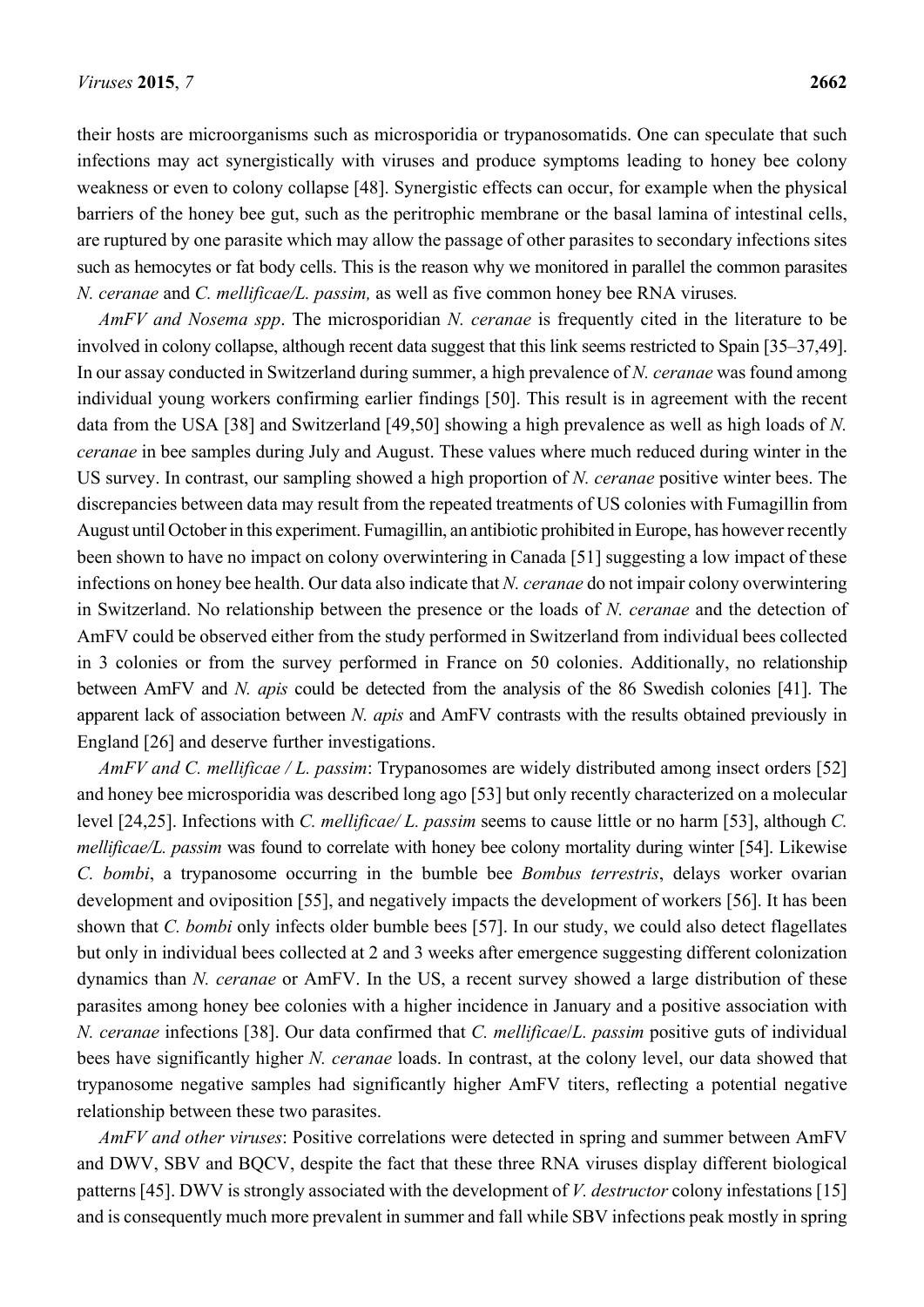and summer and seem independent from mite infestations [45]. BQCV produces persistent infections in honey bees, mostly in spring and summer, and was only in rare cases detected in *V. destructor* [58]. Even though a connection between AmFV and BQCV has already been reported [26], additional work should be undertaken to clarify the correlations observed between AmFV and these three RNA viruses.

## **5. Conclusions**

The present data indicate that the honey bee intestinal tract is frequently parasitized by microorganisms in absence of clinical signs observable at the individual bee and/or at the colony level. In our experiment, which reflects natural conditions, the colonization of the gut by AmFV and *N. ceranae* occurs during the first week after emergence for the majority of workers, concurrent with the colonization of the gut microflora. In contrast, *C. mellificae/L. passim* seem to infect older bees as these parasites were detected only during the second and third week after emergence. They were also largely found in winter bees collected from colonies that survived winter, suggesting an apparent low impact on honey bee colony health [49].

## **Acknowledgments**

The work was financially supported by Agroscope.

### **Author Contributions**

U.H., E.F. and L.G. performed experiments. U.H., E.F., J.-D.C., L.G. and P.N. wrote the manuscript. P.N. procured funding.

## **Supplementary**

Table S1. List of the primers used in the different screenings.

Table S2. Screening of different parasites from pools of 100 bees or mites collected from healthy colonies in 50 colonies (5 apiaries) in spring (I), summer (II) and autumn (III) [40]. DWV: Deformed wing virus; SBV: Sacbrood virus; CBPV: Chronic bee paralysis virus; ABPV: Acute bee paralysis virus; BQCV: Black queen cell virus. V: *Varroa destructor* sample. *n*: Sample not available. Apiary number is indicated on the left.

Figure S1. Correlations between quantities of AmFV recorded in pooled bee samples collected from 50 healthy colonies and three common honey bee RNA viruses: Deformed wing virus (DWV), Sacbrood virus (SBV) and Black queen cell virus (BQCV). Data are presented according to three samplings performed in spring, summer and fall 2002 [40]. Viral loads are expressed as equivalent genome copies. (Spearman rank correlation)

## **Conflicts of Interest**

The authors declare no conflict of interest.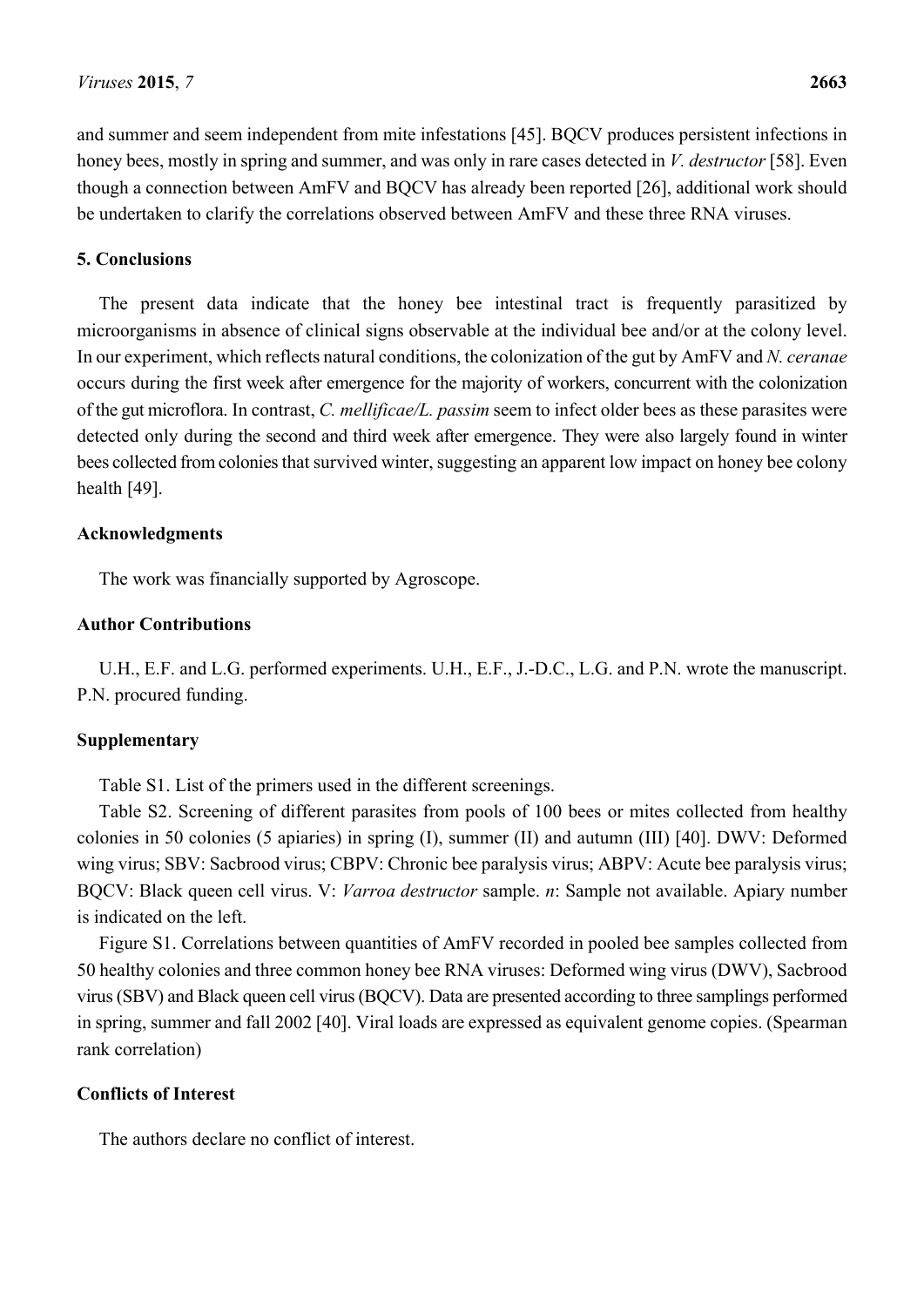## **References**

- 1. Gallai, N.; Salles, J.M.; Settele, J.; Vaissière, B.E. Economic valuation of the vulnerability of world agriculture confronted with pollinator decline. *Ecol. Econ.* **2009**, *68*, 810–821.
- 2. Biesmeijer, J.C.; Roberts, S.P.M.; Reemer, M.; Ohlemüller, R.; Edwards, M.; Peeters, T.; Potts, S.G.; Schaffers, A.P.; Kleukers, R.; Thomas, C.D.; *et al*. Parallel declines in pollinators an insect-pollinated plants in Britain and the Netherlands. *Science* **2006**, *313*, 351–354.
- 3. Mullin, C.A.; Frazier, M.; Frazier, J.L.; Ashcraft, S.; Simonds, R.; Vanengelsdorp, D.; Pettis, J.S. High Levels of Miticides and Agrochemicals in North American Apiaries: Implications for Honey Bee Health. *PLoS ONE* **2010**, *5*, 1–19.
- 4. Potts, S.G.; Biesmeijer, J.C.; Kremen, C.; Neumann, P.; Schweiger, O.; Kunin, W.E. Global pollinator declines: Drivers and impacts. *Trends Ecol. Evol*. **2010**, *25*, 345–353.
- 5. Rosenkranz, P.; Aumeier, P.; Ziegelmann, B. Biology and control of *Varroa destructor*. *J. Invertebr. Pathol.* **2010**, *103*, 96–119.
- 6. Lounsberry, Z.; Spiewok, S.; Pernal, S.F.; Sonstegard, T.S.; Hood, W.M.; Pettis, J.; Neumann, P.; Evans, J.D. Worldwide Diaspora of *Aethina tumida* (Coleoptera: Nitidulidae), a Nest Parasite of Honey Bees. *Ann. Entomol. Soc. Am*. **2010**, *103*, 671–677.
- 7. Johnson, R.M.; Ellis, M.D.; Mullin, C.A.; Frazier, M. Pesticides and honey bee toxicity—USA. *Apidologie* **2010**, *41*, 312–331.
- 8. Di Prisco, G.; Cavaliere, V.; Annoscia, D.; Varricchio, P.; Caprio, E.; Nazzi, F.; Gargiulo, G.; Pennacchio, F. Neonicotinoid clothianidin adversely affects insect immunity and promotes replication of a viral pathogen in honey bees. *Proc. Natl. Acad. Sci. USA* **2013**, *110*, 18466–18471.
- 9. Vidau, C.; Diogon, M.; Aufauvre, J.; Fontbonne, R.; Viguès, B.; Brunet, J.L.; Texier, C.; Biron, D.G.; Blot, N.; El Alaoui, H.; *et al*. Exposure to sublethal doses of fipronil and thiacloprid highly increases mortality of honeybees previously infected by *Nosema ceranae*. *PLoS ONE* **2011**, *6*, e21550.
- 10. Wu, J.Y.; Smart, M.D.; Anelli, C.M.; Sheppard, W.S. Honey bees (*Apis mellifera*) reared in brood combs containing high levels of pesticide residues exhibit increased susceptibility to Nosema (Microsporidia) infection. *J. Invertebr. Pathol*. **2012**, *109*, 326–329.
- 11. Pettis, J.S.; vanEngelsdorp, D.; Johnson, J.; Dively, G. Pesticide exposure in honey bees results in increased levels of the gut pathogen Nosema. *Naturwissenschaften* **2012**, *99*, 153–158.
- 12. Aufauvre, J.; Biron, D.G.; Vidau, C.; Fontbonne, R.; Roudel, M.; Diogon, M.; Viguès, B.; Belzunces, L.P.; Delbac, F.; Blot, N. Parasite-insecticide interactions: A case study of *Nosema ceranae* and fipronil synergy on honeybee. *Sci. Rep*. **2012**, *2*, 326.
- 13. Doublet, V.; Labarussias, M.; de Miranda, J.R.; Moritz, R.F.; Paxton, R.J. Bees under stress: Sublethal doses of a neonicotinoid pesticide and pathogens interact to elevate honey bee mortality across the life cycle. *Environ. Microbiol*. **2015**, *17*, 969–983.
- 14. Tanada, Y.; Kaya, H.K. *Insect Pathology*; Academic Press: San Diego, CA, USA, 1993; pp. 147–153.
- 15. De Miranda, J.; Chen, Y.; Ribière, M.; Gauthier, L. Varroa and Viruses. In *Varroa—Still a Problem in the 21st Century*; Carreck, N., ed.; IBRA: Worcester, UK, 2011.
- 16. Clark, T.B. A filamentous virus of the honey bee. *J. Invertebr. Pathol*. **1978**, *32*, 332–340.
- 17. Gauthier, L.; Cornman, S.; Hartmann, U.; Cousserans, F.; Evans, J.D.; de Miranda, J.R.; Neumann, P. The *Apis mellifera* filamentous virus genome. Submitted.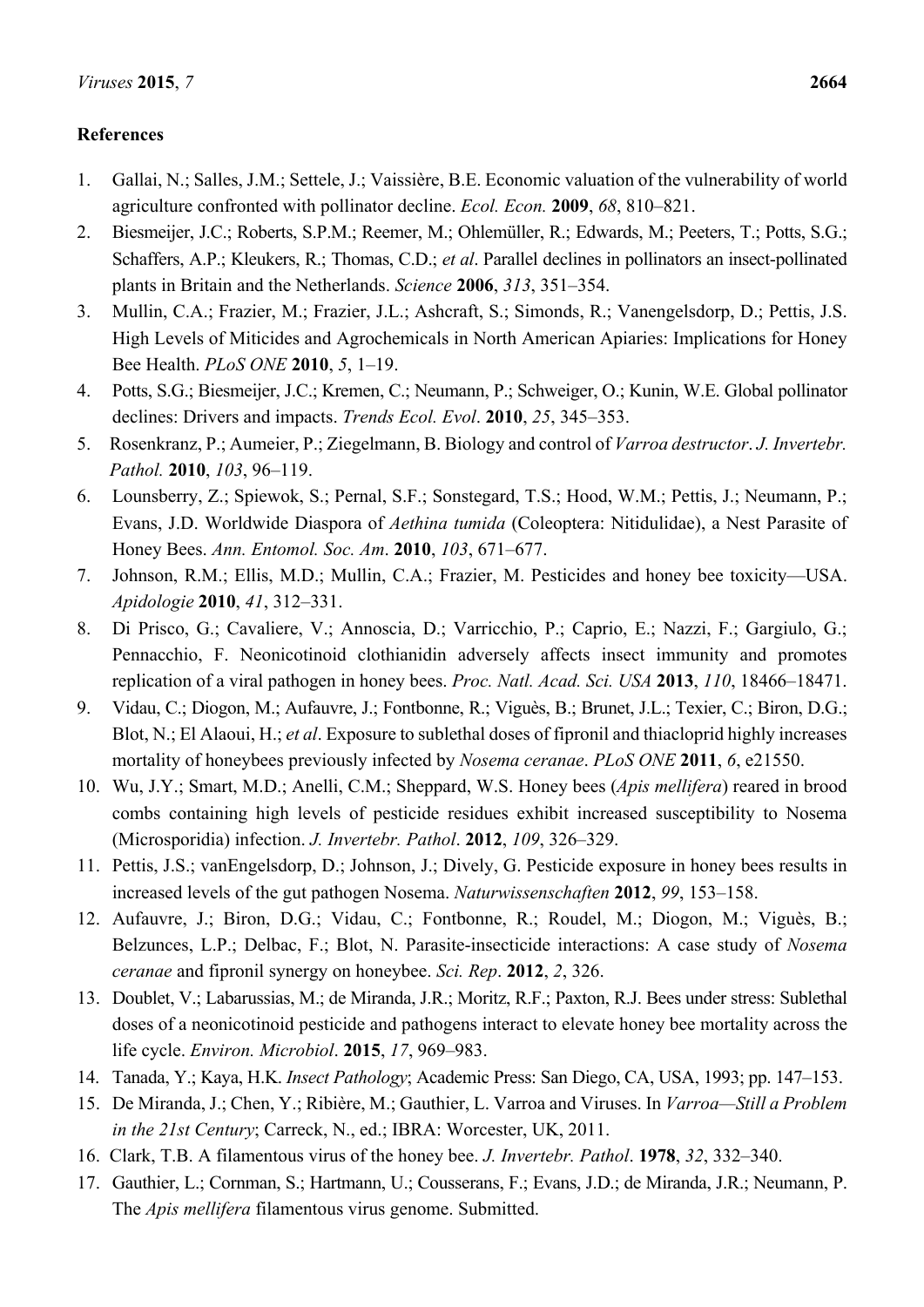- 18. Sitaropoulou, N.; Neophytou, E.P.; Thomopoulos, G.N. Structure of the Nucleocapsid of A Filamentous Virus of the Honey Bee (*Apis mellifera*). *J. Invertebr. Pathol*. **1989**, *53*, 354–357.
- 19. Bailey, L.; Carpenter, J.M.; Woods, R.D. Properties of A Filamentous Virus of the Honey Bee (*Apis mellifera*). *Virology* **1981**, *114*, 1–7.
- 20. Ravoet, J.; de Smet, L.; Meeus, I.; Smagghe, G.; Wenseleers, T.; de Graaf, D.C. Widespread occurrence of honey bee pathogens in solitary bees. *J. Invertebr. Pathol*. **2014**, *122*, 55–58.
- 21. Clark, T.B. Another virus in the honey bees. *Am. Bee J.* **1977**, *117*, 340–341.
- 22. Fries, I. *Nosema ceranae* in European honey bees (*Apis mellifera*). *J. Invertebr. Pathol*.**2010**, *103*, 73–79.
- 23. Cornman, R.S.; Chen, Y.P.; Schatz, M.C.; Street, C.; Zhao, Y.; Desany, B.; Egholm, M.; Hutchison, S.; Pettis, J.S.; Lipkin, W.I.; *et al*. Genomic Analyses of the Microsporidian *Nosema ceranae*, an Emergent Pathogen of Honey Bees. *PLoS Pathog.* **2009**, *5*, e1000466.
- 24. Schwarz, R.S.; Bauchan, G.R.; Murphy, C.A.; Ravoet, J.; de Graaf, D.C.; Evans, J.D. Characterization of Two Species of Trypanosomatidae from the Honey Bee *Apis mellifera*: *Crithidia mellificae* Langridge and McGhee, and *Lotmaria passim* n. gen., n. sp. *J. Eukaryot. Microbiol.* **2015**, doi:10.1111/jeu.12209.
- 25. Runckel, C.; DeRisi, J.; Flenniken, M.L. A Draft Genome of the Honey Bee Trypanosomatid Parasite *Crithidia mellificae*. *PLoS ONE* **2014**, *9*, e95057.
- 26. Bailey, L.; Ball, B.V.; Perry, J.N. Association of viruses with two protozoal pathogens of the honey bee. *Ann. Appl. Biol*. **1983**, *103*, 13–20.
- 27. Bailey, L.; Ball, B.V. *Honey Bee Pathology*; Academic Press: London, UK, 1991.
- 28. Chen, Y.P.; Siede, R. Honey bee viruses. *Adv. Virus Res.* **2007**, *70*, 33–80.
- 29. Zander, E. Tierische Parasiten als Krankheitserreger bei der Biene. *Leipz. Bienen Ztg.* **1909**, *24*, 147–150.
- 30. Klee, J.; Besana, A.M.; Genersch, E.; Gisder, S.; Nanetti, A.; Tam, D.Q.; Chinh, T.X.; Puerta, F.; Ruz, J.M.; Kryger, P.; *et al*. Widespread dispersal of the microsporidian *Nosema ceranae*, an emergent pathogen of the western honey bee, *Apis mellifera*. *J. Invertebr. Pathol.* **2007**, *96*, 1–10.
- 31. Chen, Y.P.; Huang, Z.Y. *Nosema ceranae*, a newly identified pathogen of *Apis mellifera* in the USA and Asia. *Apidologie* **2010**, *41*, 364–374.
- 32. Forsgren, E.; Fries, I. Comparative virulence of *Nosema ceranae* and *Nosema apis* in individual European honey bees. *Vet. Parasitol*. **2010**, *170*, 212–217.
- 33. VanEngelsdorp, D.; Hayes, J.; Underwood, R.M.; Pettis, J. A Survey of Honey Bee Colony Losses in the US, Fall 2007 to Spring 2008. *PLoS ONE* **2008**, *3*, e4071.
- 34. Paxton, R.J. Does infection by *Nosema ceranae* cause "Colony Collapse Disorder" in honey bees (*Apis mellifera*)? *J. Apic. Res*. **2010**, *49*, 80–84.
- 35. Genersch, E.; von der Ohe, W.; Kaatz, H.; Schroeder, A.; Otten, C.; Büchler, R.; Berg, S.; Ritter, W.; Mühlen, W.; Gisder, S.; *et al*. The German bee monitoring project: A long term study to understand periodically high winter losses of honey bee colonies. *Apidologie* **2010**, *41*, 332–352.
- 36. Stevanovic, J.; Stanimirovic, Z.; Genersch, E.; Kovacevic, S.R.; Ljubenkovic, J.; Radakovic, M.; Aleksic, N. Dominance of *Nosema ceranae* in honey bees in the Balkan countries in the absence of symptoms of colony collapse disorder. *Apidologie* **2011**, *42*, 49–58.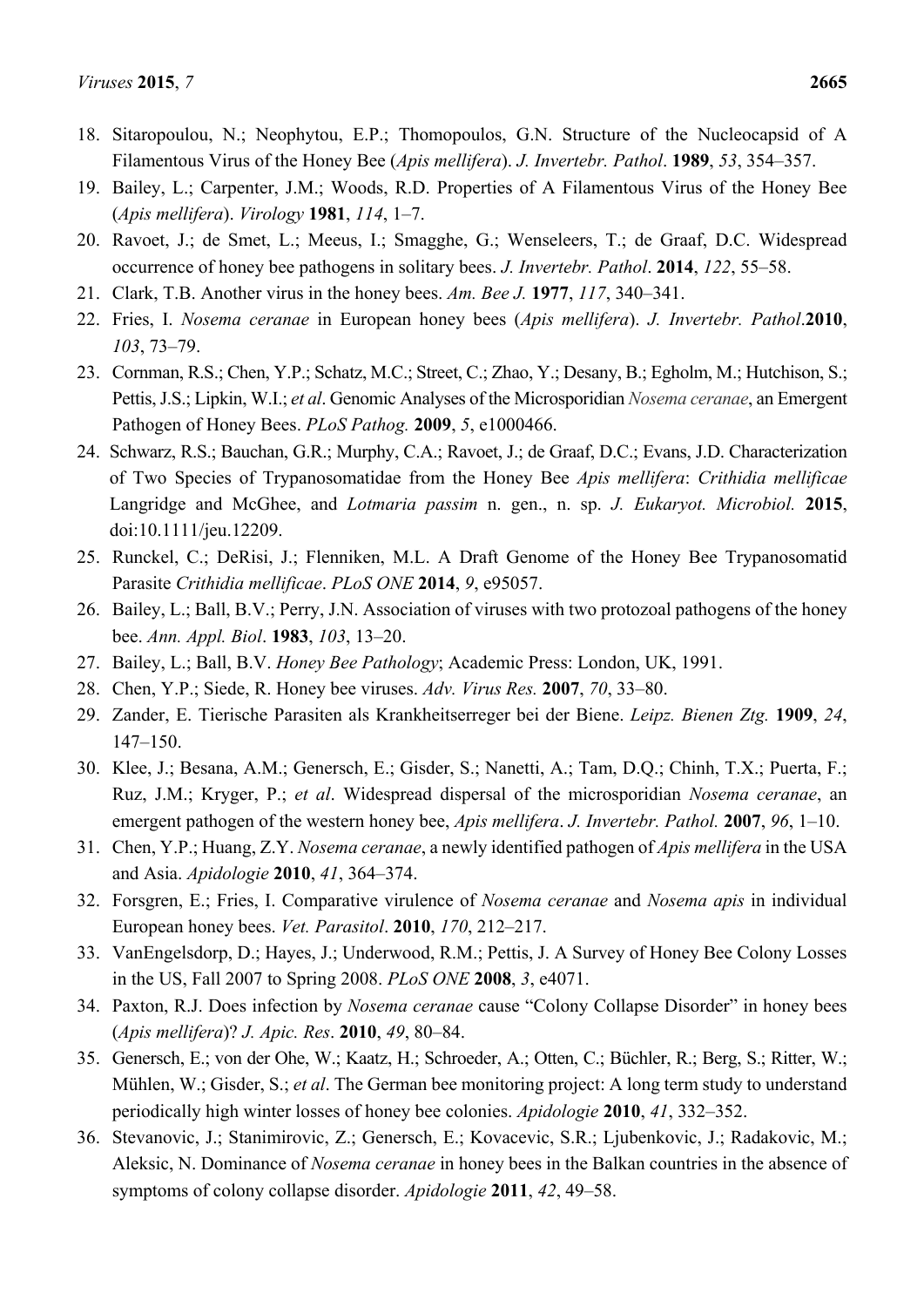- 37. Higes, M.; Martin-Hernandez, R.; Botias, C.; Bailon, E.G.; Gonzalez-Porto, A.V.; Barrios, L.; del Nozal, M.J.; Bernal, J.L.; Jimenez, J.J.; Palencia, P.G.; *et al*. How natural infection by *Nosema ceranae* causes honeybee colony collapse. *Environ. Microbiol*. **2008**, *10*, 2659–2669.
- 38. Runckel, C.; Flenniken, M.L.; Engel, J.C.; Ruby, J.G.; Ganem, D.; Andino, R.; Derisi, J.L. Temporal Analysis of the Honey Bee Microbiome Reveals Four Novel Viruses and Seasonal Prevalence of Known Viruses, Nosema, and Crithidia. *PLoS ONE* **2011**, *6*, e20656.
- 39. Anderson, K.E.; Sheehan, T.H.; Eckholm, B.J.; Mott, B.M.; DeGrandi-Hoffman, G. An emerging paradigm of colony health: Microbial balance of the honey bee and hive (*Apis mellifera*). *Insect. Soc.* **2011**, *58*, 431–444.
- 40. Tentcheva, D.; Gauthier, L.; Zappulla, N.; Dainat, B.; Cousserans, F.; Colin, M.E.; Bergoin, M. Prevalence and seasonal variations of six bee viruses in *Apis mellifera* L. and *Varroa destructor* mite populations in France. *Appl. Environ*. *Microbiol.* **2004**, *70*, 7185–7191.
- 41. Forsgren, E; Fries, I. Temporal study of *Nosema* ssp in a cold climate. *Environ. Microbiol. Rep.* **2013**, *5*, 72–78.
- 42. Ruijter, J.M.; Ramakers, C.; Hoogaars, W.M.H.; Karlen, Y.; Bakker, O.; van den Hoff, M.J.B.; Moorman, A.F.M. Amplification efficiency: Linking baseline and bias in the analysis of quantitative PCR data. *Nucl. Acids Res.* **2009**, *37*, e45.
- 43. Bourgeois, A.L.; Rinderer, T.E.; Beaman, L.D.; Danka, R.G. Genetic detection and quantification of *Nosema apis* and *N. ceranae* in the honey bee. *J. Invertebr. Pathol.* **2010**, *103*, 53–58.
- 44. Lourenco, A.P.; Mackert, A.; Cristino, A.D.; Simoes, Z.L.P. Validation of reference genes for gene expression studies in the honey bee, *Apis mellifera*, by quantitative real-time RT-PCR. *Apidologie* **2008**, *39*, 372–385.
- 45. Gauthier, L.; Tentcheva, D.; Tournaire, M.; Dainat, B.; Cousserans, F.; Colin, M.E.; Bergoin, M. Viral load estimation in asymptomatic honey bee colonies using the quantitative RT-PCR technique. *Apidologie* **2007**, *38*, 426–437.
- 46. Powell, J.E.; Martinson, V.G.; Urban-Mead, K.; Moran, N.A. Routes of acquisition of the gut microbiota of *Apis mellifera*. *Appl. Environ. Microbiol*. **2014**, *80*, 7378–7387.
- 47. Engel, P.; Martinson, V.G.; Moran, N.A. Functional diversity within the simple gut microbiota of the honey bee. *Proc. Natl. Acad. Sci. USA* **2012**, *109*, 11002–11007, doi: 0.1073/pnas.1202970109.
- 48. Cornman, R.S.; Tarpy, D.R.; Chen, Y.; Jeffreys, L.; Lopez, D.; Pettis, J.S.; vanEngelsdorp, D.; Evans, J.D. Pathogen webs in collapsing honey bee colonies. *PLoS ONE* **2012**, *7*, e43562.
- 49. Dainat, B.; Evans, J.D.; Chen, Y.P.; Gauthier, L.; Neumann, P. Predictive markers of honey bee colony collapse. *PLoS One* **2012**, *7*, e32151.
- 50. Retschnig, G.; Williams, G.R.; Odemer, R.; Boltin, J.; di Poto, C.; Mehmann, M.M.; Retschnig, P.; Winiger, P.; Rosenkranz, P.; Neumann, P. Effects, but no interactions, of ubiquitous pesticide and parasite stressors on honey bee (*Apis mellifera*) lifespan and behaviour in a colony environment. *Environ. Microbiol*. **2015**, doi:10.1111/1462-2920.12825.
- 51. Williams, G.R.; Shutler, D.; Little, C.M.; Burgher-MacLellan, K.L.; Rogers, R.E.L. The microsporidian *Nosema ceranae*, the antibiotic Fumagilin-B (R), and western honey bee (*Apis mellifera*) colony strength. *Apidologie* **2011**, *42*, 15–22.
- 52. Wallace, F.C. The trypanosomatid parasites of insects and arachnids. *Exp. Parasitol*. **1966**, *18*, 124–193.